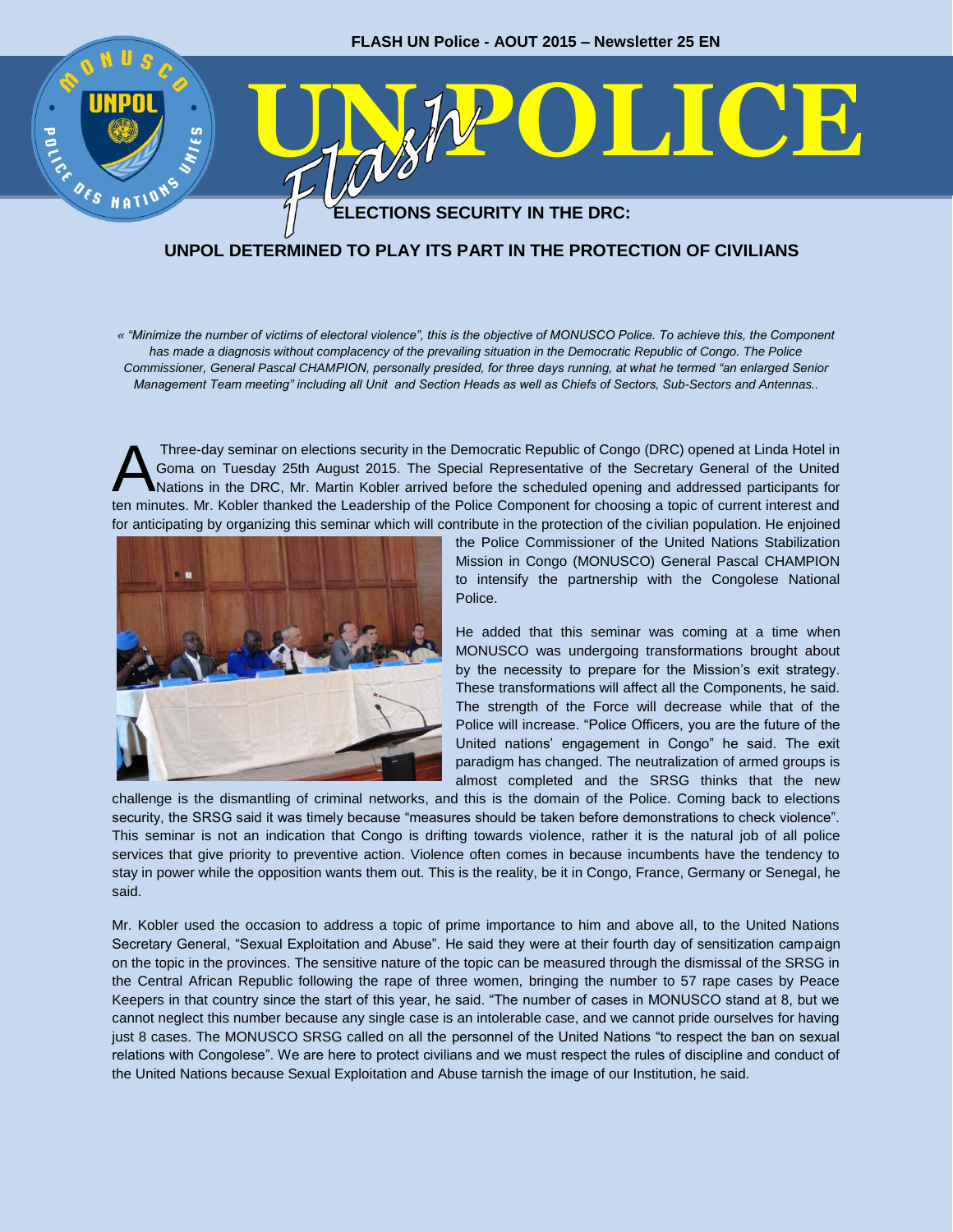Coming back to the topic of the day he reiterated his thanks to the Police Commissioner for organizing this seminar while looking forward to expected results, before departing.

The opening ceremony continued with General Pascal CHAMPION taking the floor to welcome participants to the three-day seminar devoted to actions that can be taken to limit the number of victims of electoral violence in the next 18 months. He said he was honored by the massive presence of invitees, proof of the pertinence of the topic.

He revisited the tour with the Special Representative of the Secretary General aimed at sensitizing the entire personnel of MONUSCO on the zero tolerance policy in matters of Sexual exploitation and abuse. He said "the SRSG has met with hundreds of supervisors and personnel of MONUSCO, accompanied by the Force Commander, the Mission Chief of Staff and the Police Commissioner, to discuss in an open and convincing manner, the issue of

sexual violence. He indicated that just as the seminar, the tour is intended to protect civilians; all UN personnel must do their best to discard any behavior that might jeopardize the protection of the local population".

For General Pascal CHAMPION, electoral violence is related to the protection of civilians. The protection of civilians is the most important mission. It is also a major responsibility of the United Nations (UN). It is for this reason that in 2014, the Secretary **General** launched the "Rights up front" initiative, requiring



that every UN personnel should do all in his power to protect a person in danger. "Do not ask questions, act".

Talking about the objective of the seminar he said "from a police standpoint, the Democratic Republic of Congo is moving towards provincial, urban, municipal, local, legislative and presidential elections ridden with potential threats.

As Police Officers, we cannot wait for these threats to be concretized. We have to prepare ourselves to face eventual violence in case of large scale demonstrations so as to limit the loss of human lives, the wounded and destruction of private and public property". This seminar will equally contribute in the supporting the Congolese National Police whose primary duty it is to secure elections.

Taking the floor next was the North Kivu Provincial Commissioner, General AWACHANGO Vital who thanked General CHAMPION for the laudable initiative, proof of his determination to support the Congolese National Police and beyond that, the Democratic Republic of Congo during this very important process for his country, before wishing an excellent seminar to participants.

After the phase of speeches, the pride of place for the first presentation went to General Pascal CHAMPION on the theme "UNPOL action for the protection of civilians against electoral violence in the DRC". Throughout his presentation, he did not only highlight he importance of the protection of civilians, but also his concern in seeing a reduction in the number of deaths and wounded during upcoming elections. He also expressed the wish to witness a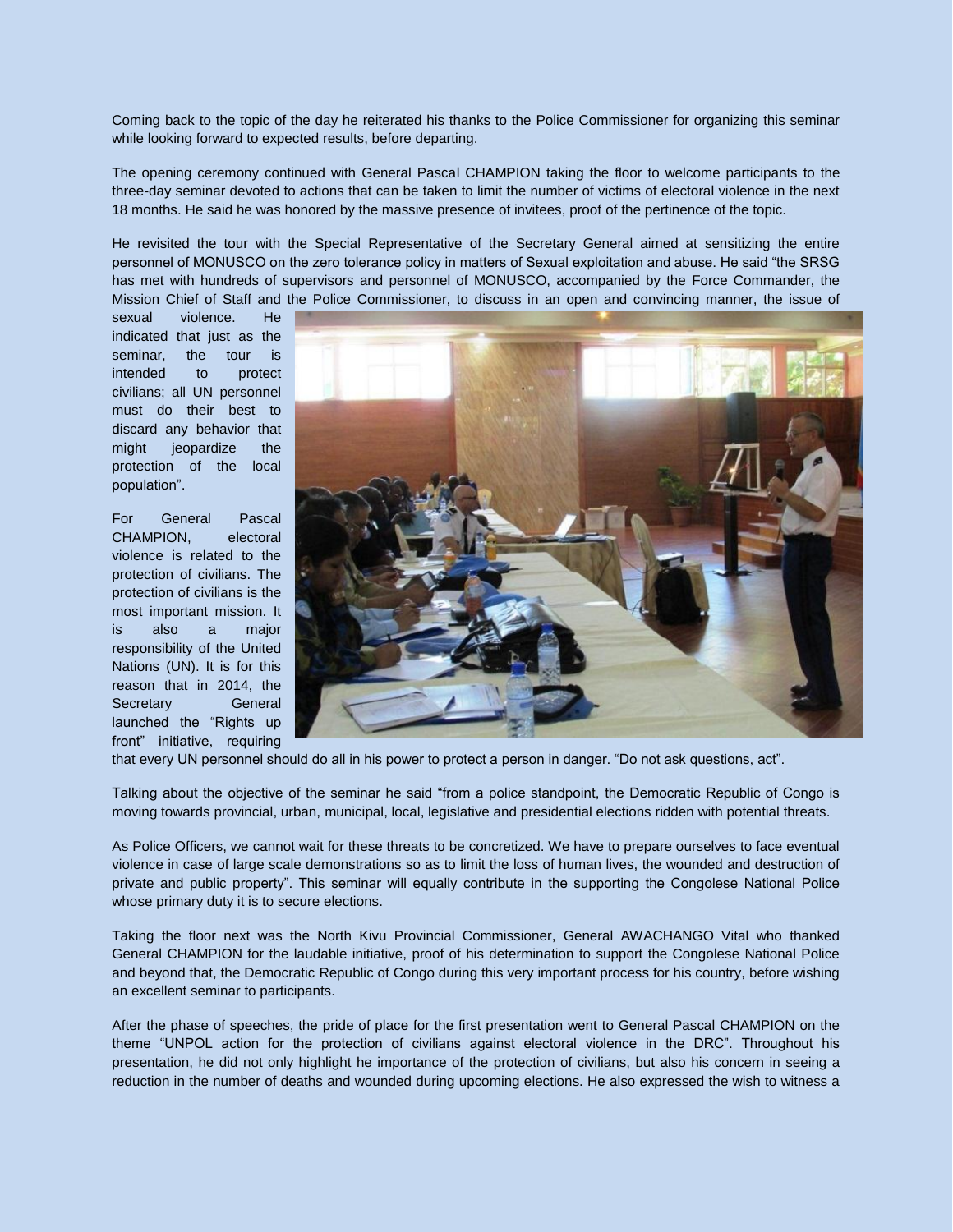further downward trend recalling that during the 2006 and 2011 elections, the number of victims dropped from several thousands to a few hundreds in the last election.

Next was the elections Focal Point in the UNPOL Headquarters whose presentation centered on UNPOL actions in line with UN rules. The 2013 Directive of the Department of Peacekeeping Operations (DPKO) and of the Department of Field Support (DFS) on the support to the United Nations Police measures aimed at securing electoral processes and the 2015 DPKO/DFS policy on the protection of civilians in Peacekeeping Operations were presented to participants.

Speaking next, the elections Focal Point based in Kinshasa made a presentation was on "UNPOL action in the Congolese organization of elections security". He underscored the duties that await UNPOL throughout the electoral process. The Head of the Strategic Planning Unit on his part demonstrated the transversal nature of the structures involved in the organization of elections security, notably the joint coordination mechanisms in MONUSCO.

On the second day, the Chief of Operations did a presentation on "Risks, threats and the various scenarios" He presented the possible political situations that could come up concerning the candidature or not of the incumbent Head of State and their consequences on the security of upcoming elections. Each scenario, he went on, calls for appropriate actions to protect the population. While appreciating the quality of this presentation, participants did not fail to request the list of actions to be carried out for each scenario.

The Chief of Formed Police Units (FPU) coordination Office enlightened participants on the missions of the FPUs within the scope of the electoral process. He listed the actions to be carried out, beginning with prevention to



determine the threat, to the protection of civilians, UN personnel and installations. Participants brought out the limits of UNPOL in the protection of civilians in the question and answer session that followed.

The UNPOL Chief of Staff disclosed that the Component, thanks to its restructuring is preparing to respond to all eventualities during the electoral process through redeployments and logistical support.

This was followed by a presentation on the peculiar situation of Kinshasa by the Chief of

Reform, Restructuring and Development. Besides being the capital, it is the largest francophone city with over 10 million inhabitants and the absence a UNPOL Sector. Talking about UNPOL action in the capital, he identified five, namely: the protection of personnel, capacity building, support, monitoring and advising. As shortcomings, he mentioned the low UNPOL staffing, (deficit of 30 UNPOLs, one FPU) with only 11 vehicles of which 4 will be withdrawn because they have exceeded their lifespan in the UN system.

In the afternoon, the Training Coordinator focused on training and elections security. He demonstrated how UNPOL could help the Congolese National Police to manage the electoral process democratically and professionally. He revealed the engagement of UNPOL to train over 10.000 police officers through capacity building in public order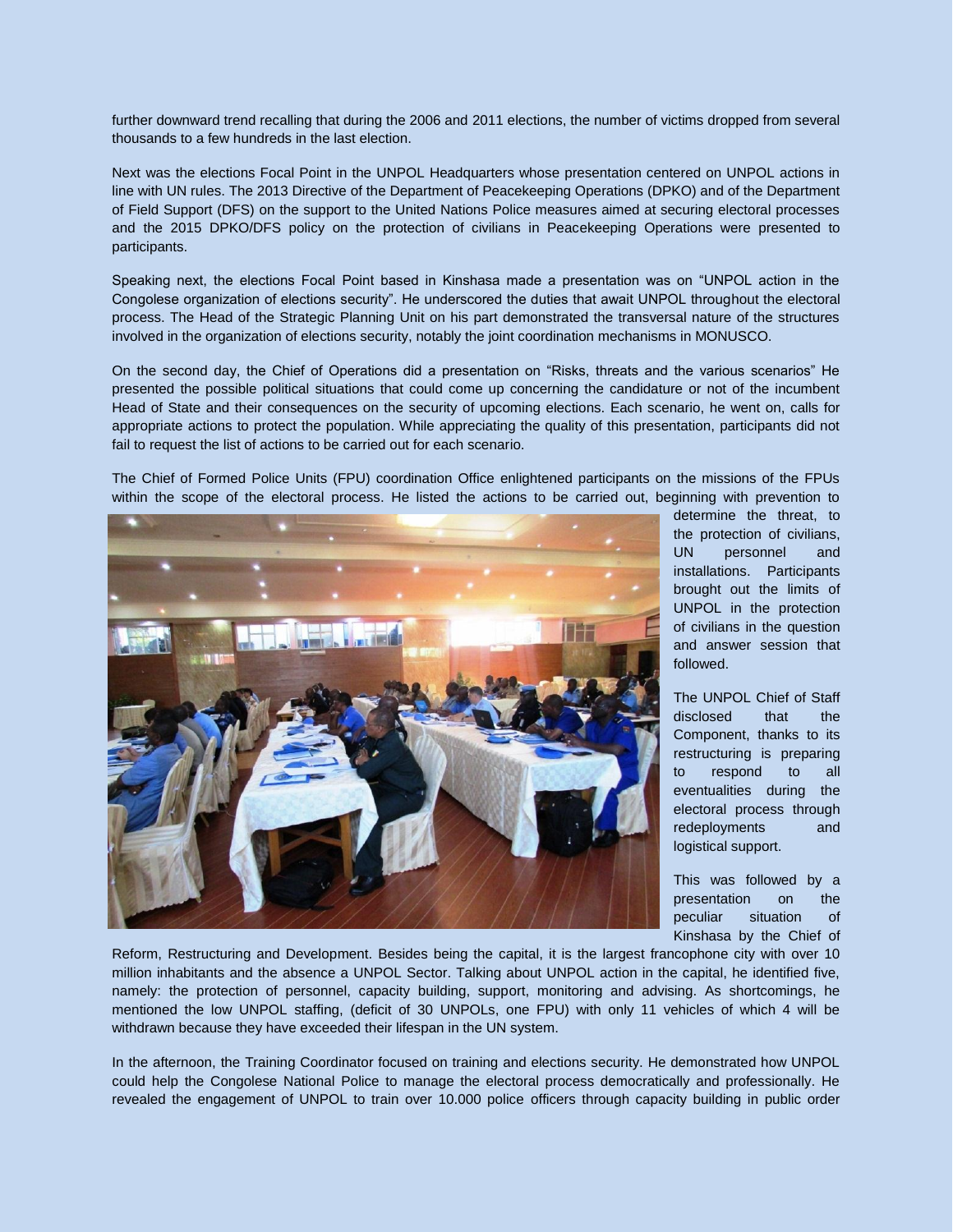management and Human Rights. Participants raised the problem of allowances for trainers and PNC officers taking part in these training courses.

Then followed the Deputy Police Commissioner, Colonel Tabasky DIOUF who dwelled on the draft UNPOL operational Directive which will be signed in application of the "Joint Mission Plan for Elections Security" that was signed by the SRSG and published on  $20<sup>th</sup>$  August 2015. This Directive, according the Colonel, has as global objective the security of elections in order to protect civilians, UN staff and installations. Other related aspects such as good offices of the SRSG or logistical support will be handled separately if necessary. This Directive, he said, is not contrary to the primary responsibility of the government of the DRC to ensure the security of its population, as well as UN personnel and installations. He went on to enumerate the tasks assigned to UNPOL amongst which we can mention, the direction and coordination by the Police Commissioner, training and capacity building, support to the PNC to enable them ensure the security of elections in conformity with international norms and the Human Rights Due Diligence Policy (HRDDP), the submission, after an understanding with the PNC, to the Director of Mission Support of a global plan comprising the logistical, training and capacity building needs.

In a second presentation titled "Sensitive, delicate and complex UNPOL Actions necessitating thorough UNPOL reflection", Colonel Tabasky DIOUF identified 10 domains which according to him require special attention from the Leadership of the Police Component: advocacy for the mobilization of MONUSCO and financial and technical partners for support in training and equipment of the PNC, the necessity to extend training and sensitization to PNC command staff so as to bring them to adopt the "principle of the Commander's responsibility", coordination with the PNC, coordination with the Force and UNDSS in the protection of personnel and installation and property of MONUSCO, coordination with DMS, JOC, Political Affairs, Civil Affairs, JHRO, Offices, Sub Offices, Integrated Offices/DSRSG/RC/HC, the deployment of FPUs or detachments of FPU, brainstorming on circumstances that could warrant such deployments, objectives to be determined to avoid overestimation of capacities of detachments, amongst others.

In the morning of the last day, participants were edified on the new SOP on Human Rights Due Diligence Policy. The presenter recalled that the respect for Human Rights remains a condition for all support from the United Nations.



This was followed by a presentation from the Chief of the Strategic Planning Unit who revisited the 2006 and 2011 elections. He said 2006 was characterized by thousands of deaths in a transitional context with a Police ill prepared to face the security challenges as a result of lack of training and low academic level of its officers.

In 2011, MONUSCO brought in its contribution by training 6 battalions of the LNI and monitoring officers, he said.

After his exposé, the Deputy Police Commissioner took the floor to talk about colocation. He said following the exit strategy, colocation should be the best way to optimize the contribution of Sectors and Sub-Sectors to the professional capacity building of PNC Units. For

this to happen, he reiterated the need to raise UNPOL strength to 600 and adequate logistical support. These concerns should be addressed in the 2016/2017 budget.

The fourth presenter came back on the sensitization against Sexual Exploitation and Abuse. The Head of the Conduct and Discipline Unit, just as the SRSG and the Police Commissioner on the first day, sensitized seminar participants on the necessity to follow laid down rules strictly. He declared that all fraternization with Congolese was forbidden except within the professional framework. Answering a question from the Deputy Police Commissioner on the legal bases of a decision more constraining than that of the Secretary General of the United Nations in his 2003